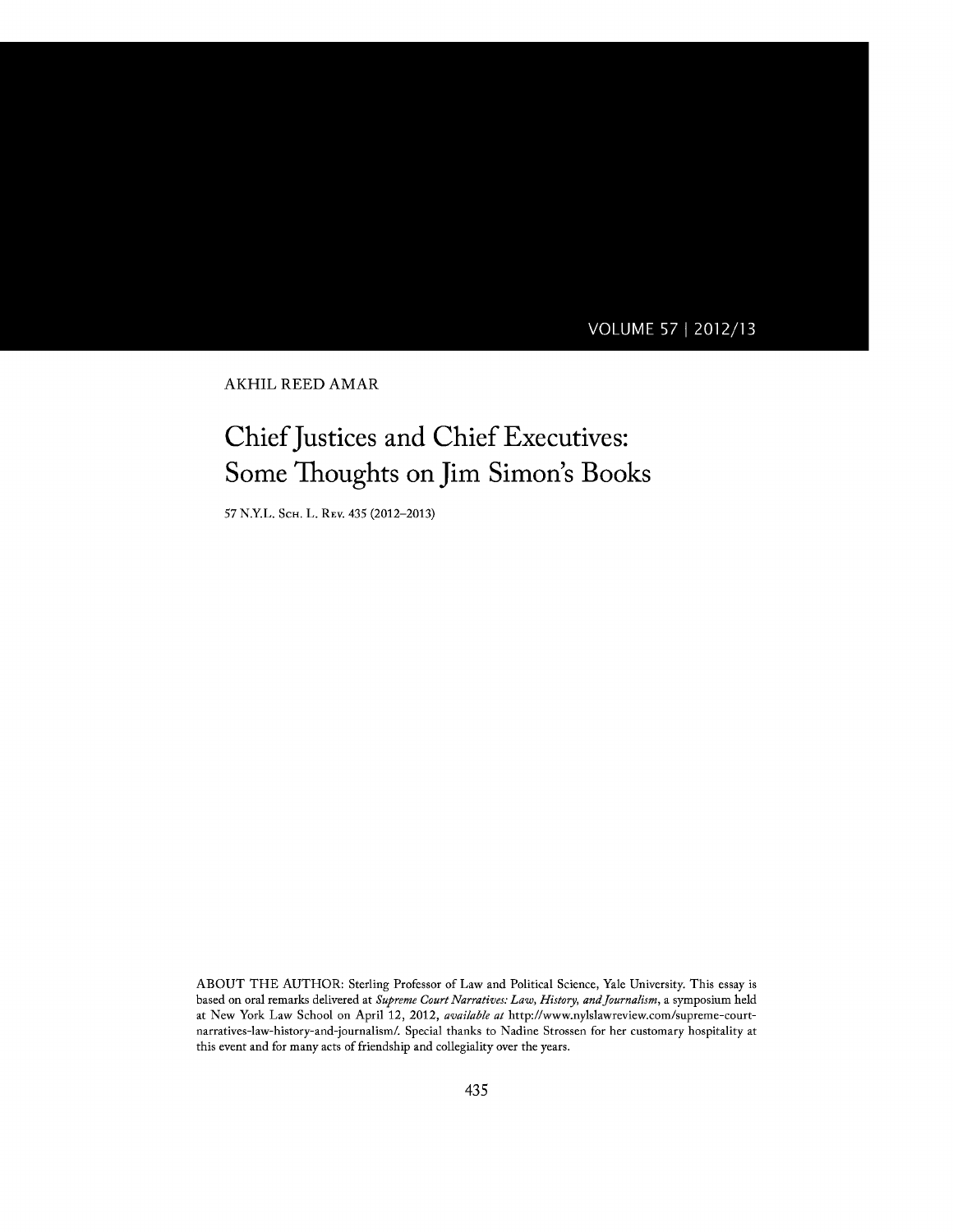#### **CHIEF JUSTICES AND CHIEF EXECUTIVES: SOME THOUGHTS ON JIM SIMON'S BOOKS**

It is an honor to be here with my dear friend Nadine Strossen and to be at an event celebratingJames Simon, who has been a real role model for me. Congratulations, Jim, on yet another amazing book.

**I** say "yet another" because several of Jim's books are obviously connected, and these books, read as a whole, highlight some interesting structural tensions between the Chief Executive and the Chief Justice at various particularly fascinating moments in American history.

To begin to see the pattern in Jim's work, think for a moment about the key constitutional clause limiting each presidential term to "four years." Prior to FDR, the President's tenure **by** tradition was limited to two terms-eight years. As with so many presidential traditions, this one began with George Washington, who stepped down after two terms. Had he wanted, he could have gotten elected to a third termand even to a fourth and **fifth** had he lived long enough. He was unanimously elected President in **1789,** and unanimously re-elected in **1792.** Every elector who cast a ballot voted for Washington. Prior to his resignation, it might have been widely believed that the presidency would end up being de facto a lifetime office, and that a tradition might emerge in which an incumbent would be routinely re-elected unless he somehow dishonored himself. Such was the emerging tradition at the state level: Massachusetts Governor John Hancock was routinely re-elected, as were Governors Jonathan Trumbull in Connecticut and William Livingston in New Jersey.

Washington, however, put the presidency on a different path. After Washington, John Adams did not have much of a choice. He got voted out (and that fact is featured in one of Jim's books)' and then Jefferson made a point of stepping down after two terms, openly championing an avowedly republican and antimonarchial tradition of presidential rotation. Madison and Monroe followed suit; and soon thereafter, Andrew Jackson also left after two terms. Thus was a tradition established-a tradition that would eventually be codified (in the Twenty-Second Amendment) after FDR's death.

In contrast to the presidential term of four or eight years, the Constitution establishes life tenure for the Chief Justice of the United States. Before John Marshall, this tradition was not entirely obvious. Several early Justices stepped down after relatively short stints on the bench. John Jay left to become governor of New York. John Rutledge stepped off the **U.S.** Supreme Court to take a position in South Carolina. Associate Justice William Cushing ran (unsuccessfully) for the governorship of Massachusetts.

So before Marshall came along, the modern pattern was not so apparent, but, in retrospect, the typical pattern is that Presidents leave after four or eight years, while most Justices stay on for much longer. This simple fact creates an interesting structural tension. Courts are, in general, ghosts of Presidents past.

Now factor in a second structural feature of the system: the process of selecting Justices is political. Presidents pick Justices. That is not true around the world,

<sup>1.</sup> **JAMES** F. **SIMON, WHAT KIND OF NATION: THOMAS JEFFERSON, JOHN MARSHALL, AND THE** EPIc **STRUGGLE TO CREATE A UNITED STATES** 147 (2002).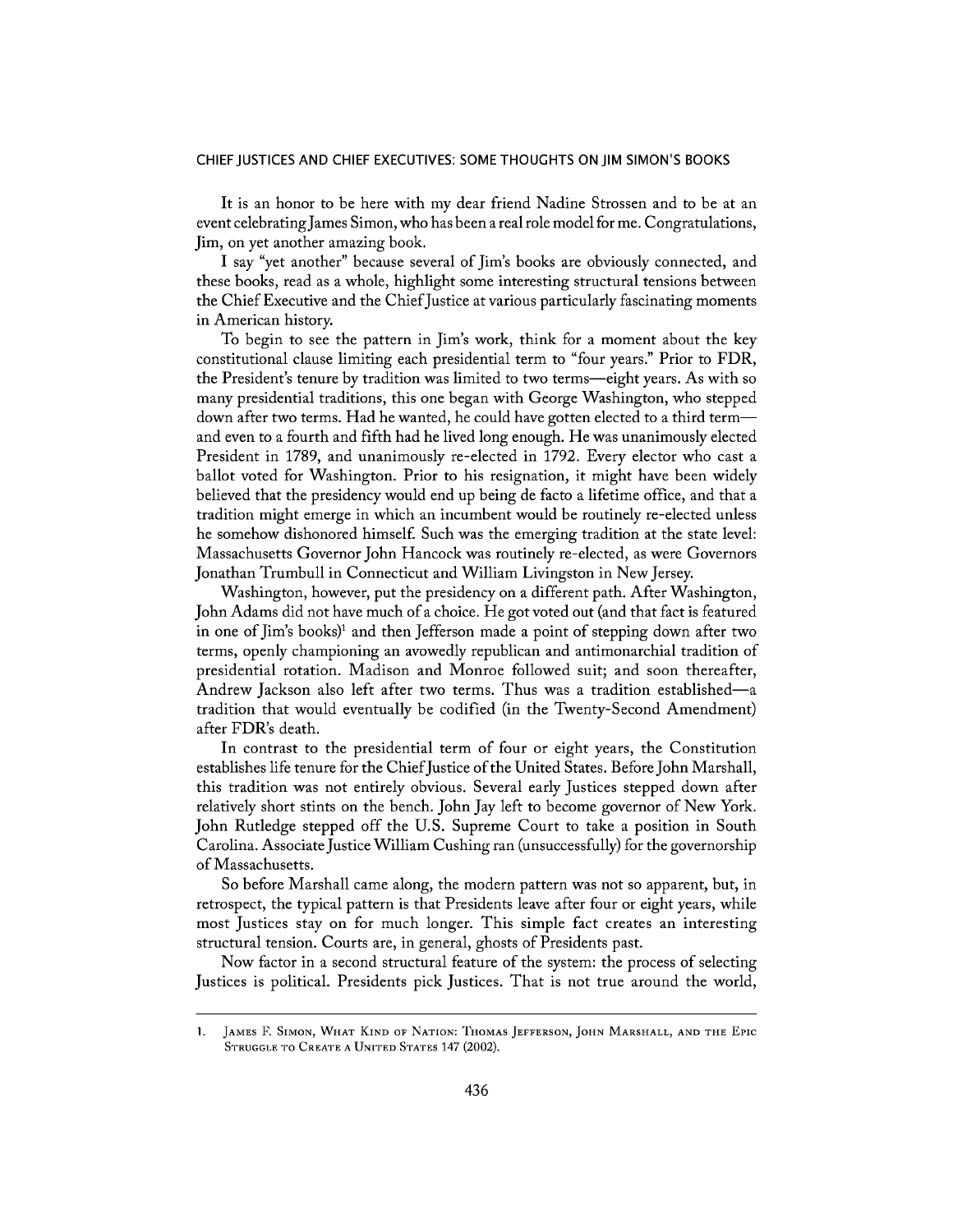especially for lower judicial positions. Some European countries have something akin to a civil-service model in which judges in effect pick other judges, in a selfreplicating bureaucracy. <sup>2</sup>**If** you want to be a judge in these countries, you take special courses in law school. You take a special exam. Then you are a baby judge. Then you work your way up through the system. You sit with other judges. They evaluate your performance, and you rise depending on their assessments of you in a meritocratic system. But this is not how it works at the apex of the American judicial system. Politicians—Presidents—pick judges and Justices, and these members of the judiciary outlast the President who picked them. So, to repeat, Chief Justices are ghosts of administrations past.

Now factor in a third structural point: the presidency is the element in our system that is probably the most dramatic engine of change because the office turns over all at once. The Senate never does-it changes gradually. As for the House, there are so many members that they are often not quite of one mind. But structurally, Presidents are change agents. In fact, most of our Presidents have been failed Presidents—many have unsuccessfully attempted to transform the status quo. Only a few Presidents have actually succeeded in transforming the basic political regime that pre-existed them.

America begins with Federalist Presidents: Washington and Adams. Then Jefferson comes along and he is the beginning of a new political order-a new partisan dynasty, if you will. This new order is eventually reinforced with Jackson, and the Jefferson/Jackson Party is basically the dominant force in America until it self-destructs just before and during the Civil War. Abraham Lincoln comes along, and he, too-like Jefferson-is a transformative President, the founder, in effect, of a partisan dynasty that will reign until Herbert Hoover crashes the whole thing. Then along comes the next transformative President, FDR, whose governing coalition dominates until **1968** or **1980,** depending how you count.

So there are these transformative presidents-Jefferson, Lincoln, and FDR-who inherit ghosts of Presidents past called Justices. The Supreme Court is the lagging element in this political story. And there is high drama when a rising new President confronts the ghosts of administrations past-Jefferson against his kinsman John Marshall (and that is one of Jim's books);<sup>3</sup> Lincoln against Taney (another of Jim's books);<sup>4</sup> and FDR against the Hughes Court (the subject of Jim's most recent book).<sup>5</sup>

Another dramatic episode might have ensued had Chief Justice Earl Warren timed his exit better. Had Warren and LBJ managed to deliver the top judicial **job** to Abe Fortas, we would have witnessed Nixon against Fortas-with an even more dramatic clash of ghosts of soft-on-crime liberals against Nixonian Law and Order.

*<sup>2.</sup>* For another example of a self-replicating bureaucracy, consider how a typical law school faculty replenishes itself.

**<sup>3.</sup>** *See SIMON, supra* note *1, passim.*

<sup>4.</sup> *SeeJAMES* F. **SIMON, LINCOLN AND CHIEF JUSTICE TANEY: SLAVERY, SECESSION, AND THE PRESIDENT'S WAR POWERS (2006).**

**<sup>5.</sup>** *See* **JAMES** F. **SIMON,** FDR **AND CHIEF JUSTICE HUGHES: THE PRESIDENT, THE SUPREME COURT, AND THE** Epic **BATTLE OVER THE NEW DEAL** (2012).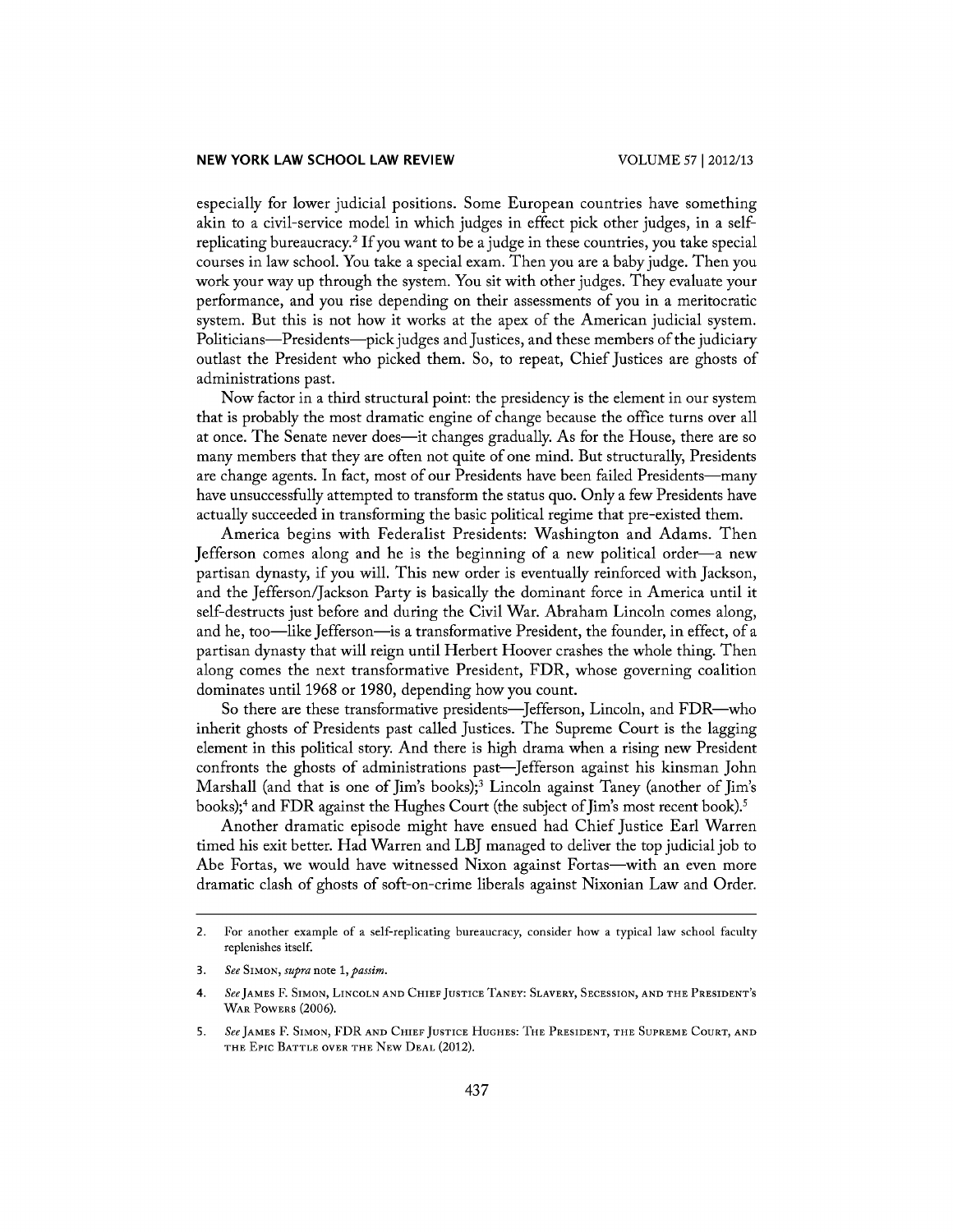#### **CHIEF JUSTICES AND CHIEF EXECUTIVES: SOME THOUGHTS ON JIM SIMON'S BOOKS**

But because Fortas's nomination failed to go through, Nixon ended up getting something close to a new Court from the get-go, with Warren Burger and three other appointments. So **by** the time Reagan came along, the gap between the executive branch and the judicial branch was not nearly as wide as it might have been.

Why is that relevant today? Recall the poignant oath ceremonies-Marshall swearing in his adversary Jefferson; Taney swearing in Lincoln, who had made his career bashing Taney; and Hughes swearing in FDR. Now recall the most recent swearing in, with ChiefJustice Roberts, the ghost of Republicans past, and President Obama, the rising new Democrat. These two men actually flubbed their lines at this event. From one perspective, the two are locked in agonistic struggle—the former President of the *Harvard Law Review* against the former Managing Editor of the *Harvard Law Review.* Can either live while the other survives?'

One final structural thought: The Republicans' best presidential candidate this year is not Mitch Daniels. He is from Indiana, and that is the right part of the country, but he is not very charismatic. But what about another famous Indiana Republicannamely, John Roberts? Is it impossible that a leading Justice would aspire to be President? Perhaps in today's world. But things were different in earlier eras.

At the Founding, judges and Justices were also once and future politicians. In the first election for President, Washington came in first, and Adams came in second. But John Jay and John Rutledge-soon to become America's first two Chief Justices-came in third and fourth, respectively, in the presidential sweepstakes of **1789.** In **1801,** the Federalists' best candidate for the presidency was probably John Marshall. Indeed, Bruce Ackerman has uncovered evidence that, only days before being named to the Court, Marshall was actually angling to win the presidency for himself in the knotty Burr-Jefferson deadlock **of 1801.7**

Jim wrote about Salmon P. Chase in one of his earlier books. Salmon P. Chase was third in the Republican Convention presidential vote in **1860,** and he tried to leapfrog Lincoln for the top executive position in 1864. When Lincoln put Chase on the Court, here is what Lincoln said, privately:

[Chase] is a man of unbounded ambition, and has been working all his life to become President. That he can never be; and I fear that if I make him chiefjustice he will simply become more restless and uneasy and neglect the place in the strife and intrigue to make himself President.

While Chase was presiding over Andrew Johnson's impeachment trial, the Chief Justice was angling to get the Democratic nomination in **1868.** Here was the sitting Chief Justice aiming to be Chief Executive! Later, President Taft ended up as Chief Justice Taft. As Jim's new book recounts, Hughes stepped off the Court to run for

**<sup>6.</sup>** Hat tip to **J.K.** Rowling.

**<sup>7.</sup>** See **BRUCE ACKERMAN, THE FAILURE OF THE FOUNDING FATHERS: JEFFERSON, MARSHALL, AND THE RISE OF PRESIDENTIAL DEMOCRACY** 43-45 **(2005) (discussing** the likelihood of John Marshall's **authorship of** the **Horatius essay, a commentary** subtly **suggesting** Marshall should **assume** the **presidency in** the **event of a** deadlock **in** the **House).**

**<sup>8.</sup> 9 JOHN G. NICOLAY &JOHN HAY, ABRAHAM LINCOLN: A HISTORY** 394 **(1890).**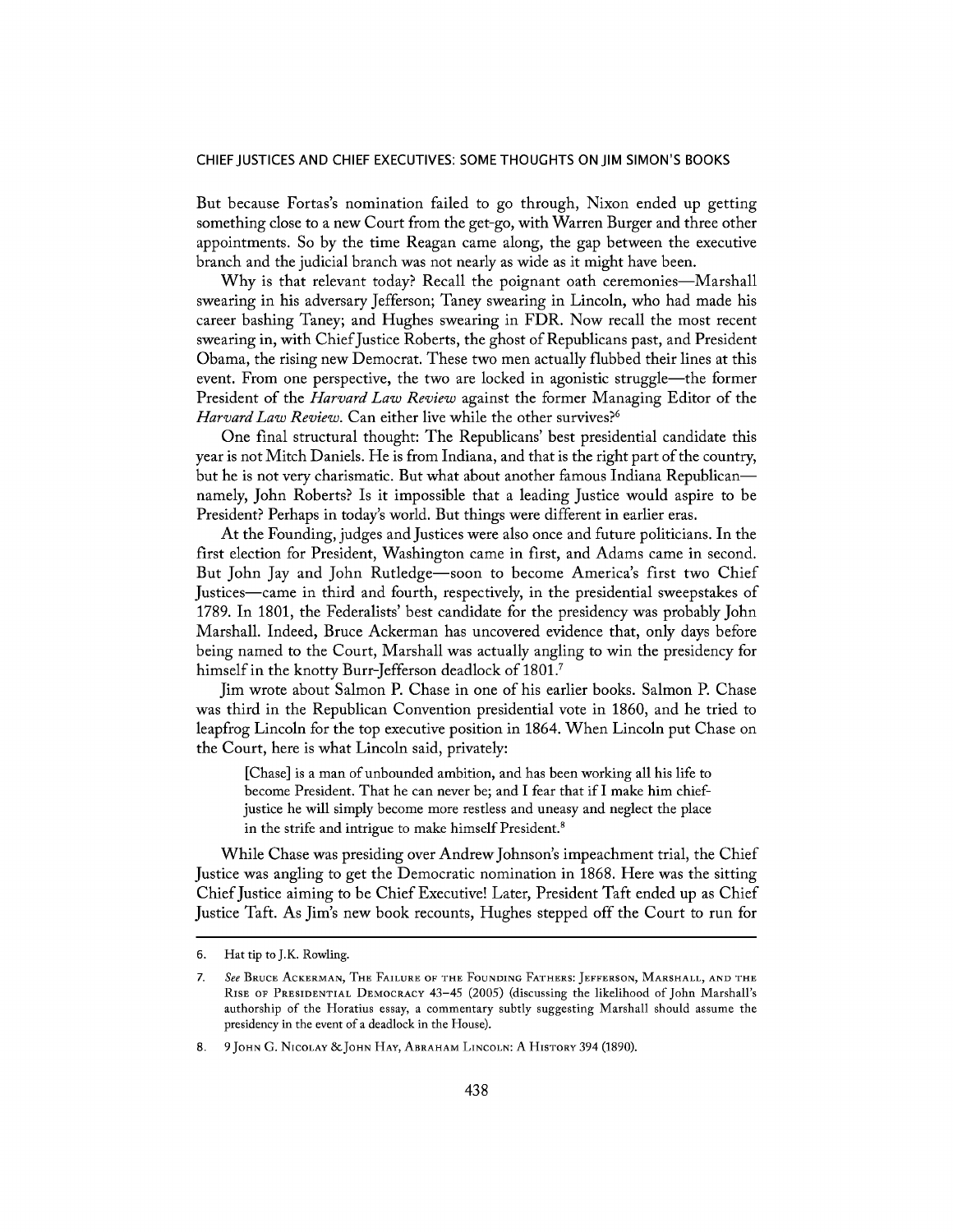#### **NEW YORK LAW SCHOOL LAW REVIEW**

President. And let us not forget that Earl Warren was the vice presidential candidate of the Republican Party shortly before becoming Chief Justice.

But today, things have changed a bit. Roberts may continue to square off against Obama in various ways, but not as the Republican nominee for the presidency, even though such a thing would not have been unthinkable at earlier moments of American history.

So these are the structural tensions between Chief Justices and Chief Executives. With his earlier books on Jefferson/Marshall and Lincoln/Taney, and now with his new book on FDR/Hughes, Jim Simon has helped us see a much larger pattern in American political history. So the next book, Jim, needs to be on Obama/Roberts. **I** can hardly wait.